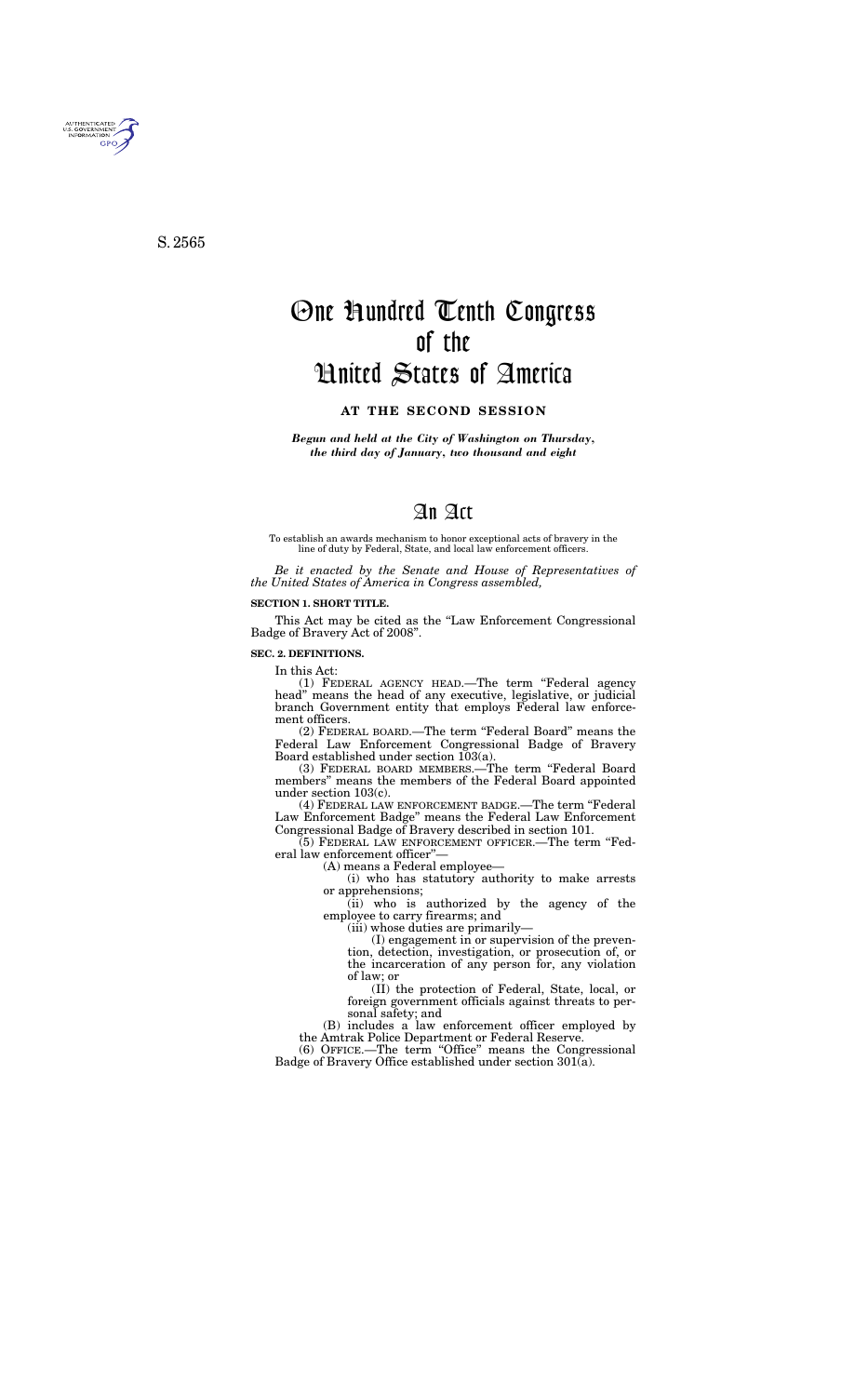(7) STATE AND LOCAL BOARD.—The term ''State and Local Board'' means the State and Local Law Enforcement Congressional Badge of Bravery Board established under section 203(a).

(8) STATE AND LOCAL BOARD MEMBERS.—The term ''State and Local Board members'' means the members of the State and Local Board appointed under section 203(c).

(9) STATE AND LOCAL LAW ENFORCEMENT BADGE.—The term ''State and Local Law Enforcement Badge'' means the State and Local Law Enforcement Congressional Badge of Bravery described in section 201.

(10) STATE OR LOCAL AGENCY HEAD.—The term ''State or local agency head'' means the head of any executive, legislative, or judicial branch entity of a State or local government that employs State or local law enforcement officers.

(11) STATE OR LOCAL LAW ENFORCEMENT OFFICER.—The term ''State or local law enforcement officer'' means an employee of a State or local government—

(A) who has statutory authority to make arrests or apprehensions;

(B) who is authorized by the agency of the employee to carry firearms; and

(C) whose duties are primarily—

(i) engagement in or supervision of the prevention, detection, investigation, or prosecution of, or the incarceration of any person for, any violation of law; or (ii) the protection of Federal, State, local, or foreign government officials against threats to personal safety.

# **TITLE I—FEDERAL LAW ENFORCEMENT CONGRESSIONAL BADGE OF BRAVERY**

### **SEC. 101. AUTHORIZATION OF A BADGE.**

The Attorney General may award, and a Member of Congress or the Attorney General may present, in the name of Congress a Federal Law Enforcement Congressional Badge of Bravery to a Federal law enforcement officer who is cited by the Attorney General, upon the recommendation of the Federal Board, for performing an act of bravery while in the line of duty.

#### **SEC. 102. NOMINATIONS.**

(a) IN GENERAL.—A Federal agency head may nominate for a Federal Law Enforcement Badge an individual—

(1) who is a Federal law enforcement officer working within the agency of the Federal agency head making the nomination; and

 $(2)$  who-

(A)(i) sustained a physical injury while—

(I) engaged in the lawful duties of the individual; and

(II) performing an act characterized as bravery by the Federal agency head making the nomination; and

(ii) put the individual at personal risk when the injury described in clause (i) occurred; or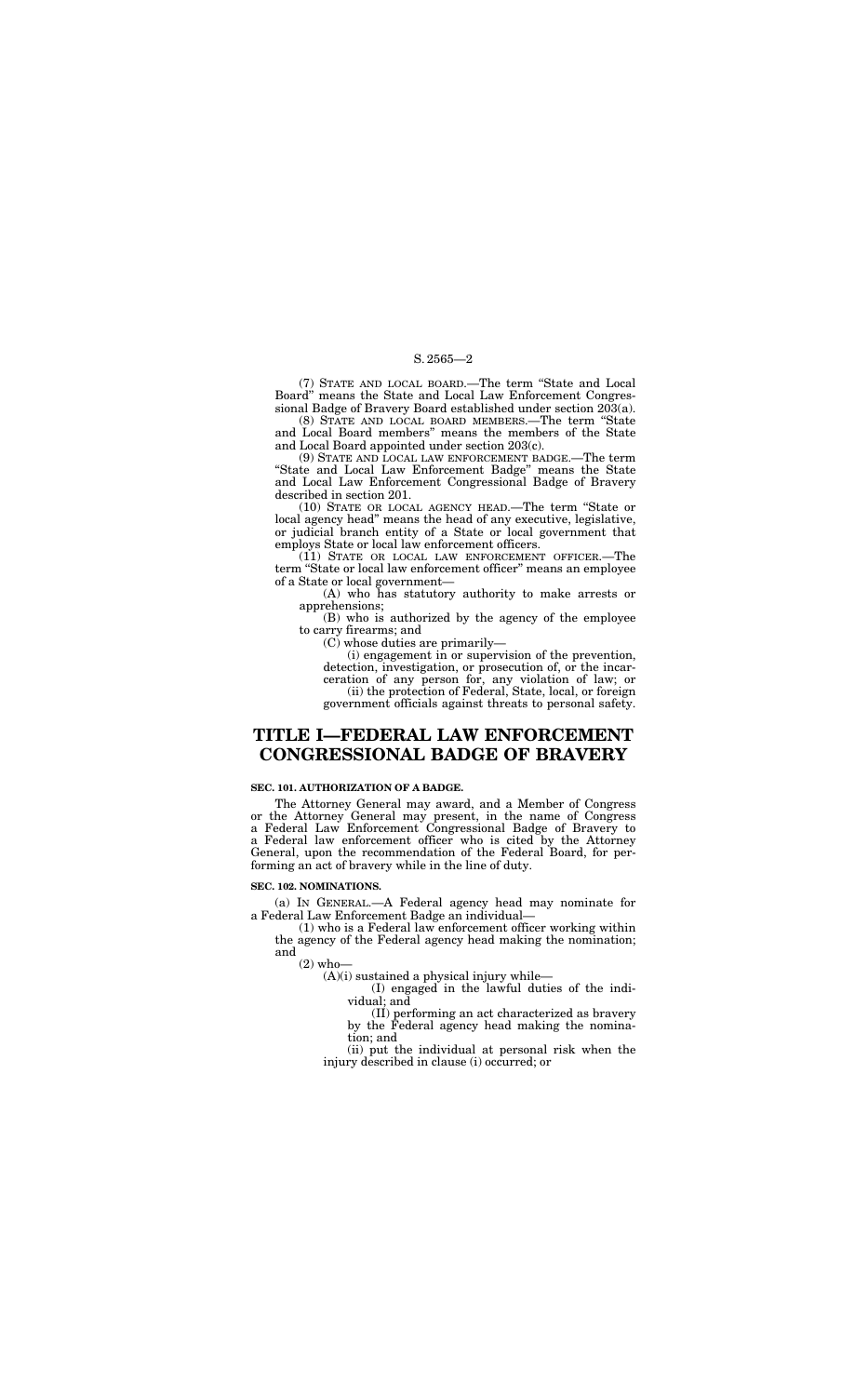(B) while not injured, performed an act characterized as bravery by the Federal agency head making the nomination that placed the individual at risk of serious physical injury or death.

(b) CONTENTS.—A nomination under subsection (a) shall include—

(1) a written narrative, of not more than 2 pages, describing the circumstances under which the nominee performed the act of bravery described in subsection (a) and how the circumstances meet the criteria described in such subsection;

(2) the full name of the nominee;

(3) the home mailing address of the nominee;

(4) the agency in which the nominee served on the date when such nominee performed the act of bravery described in subsection (a);

(5) the occupational title and grade or rank of the nominee;

(6) the field office address of the nominee on the date when such nominee performed the act of bravery described in subsection (a); and

(7) the number of years of Government service by the nominee as of the date when such nominee performed the act of bravery described in subsection (a).

(c) SUBMISSION DEADLINE.—A Federal agency head shall submit each nomination under subsection (a) to the Office not later than February 15 of the year following the date on which the nominee performed the act of bravery described in subsection (a).

> $\overline{C}(C)$  send a letter to each Member of Congress representing the congressional district where the recipient of each Federal Law Enforcement Badge resides to offer such Member an opportunity to present such Federal Law Enforcement Badge; and

#### **SEC. 103. FEDERAL LAW ENFORCEMENT CONGRESSIONAL BADGE OF BRAVERY BOARD.**

(a) ESTABLISHMENT.—There is established within the Department of Justice a Federal Law Enforcement Congressional Badge of Bravery Board.

(b) DUTIES.—The Federal Board shall do the following:

(1) Design the Federal Law Enforcement Badge with appropriate ribbons and appurtenances.

(2) Select an engraver to produce each Federal Law Enforcement Badge.

(3) Recommend recipients of the Federal Law Enforcement Badge from among those nominations timely submitted to the Office.

(4) Annually present to the Attorney General the names of Federal law enforcement officers who the Federal Board recommends as Federal Law Enforcement Badge recipients in accordance with the criteria described in section 102(a).

(5) After approval by the Attorney General—

(A) procure the Federal Law Enforcement Badges from the engraver selected under paragraph (2);

(B) send a letter announcing the award of each Federal Law Enforcement Badge to the Federal agency head who nominated the recipient of such Federal Law Enforcement Badge;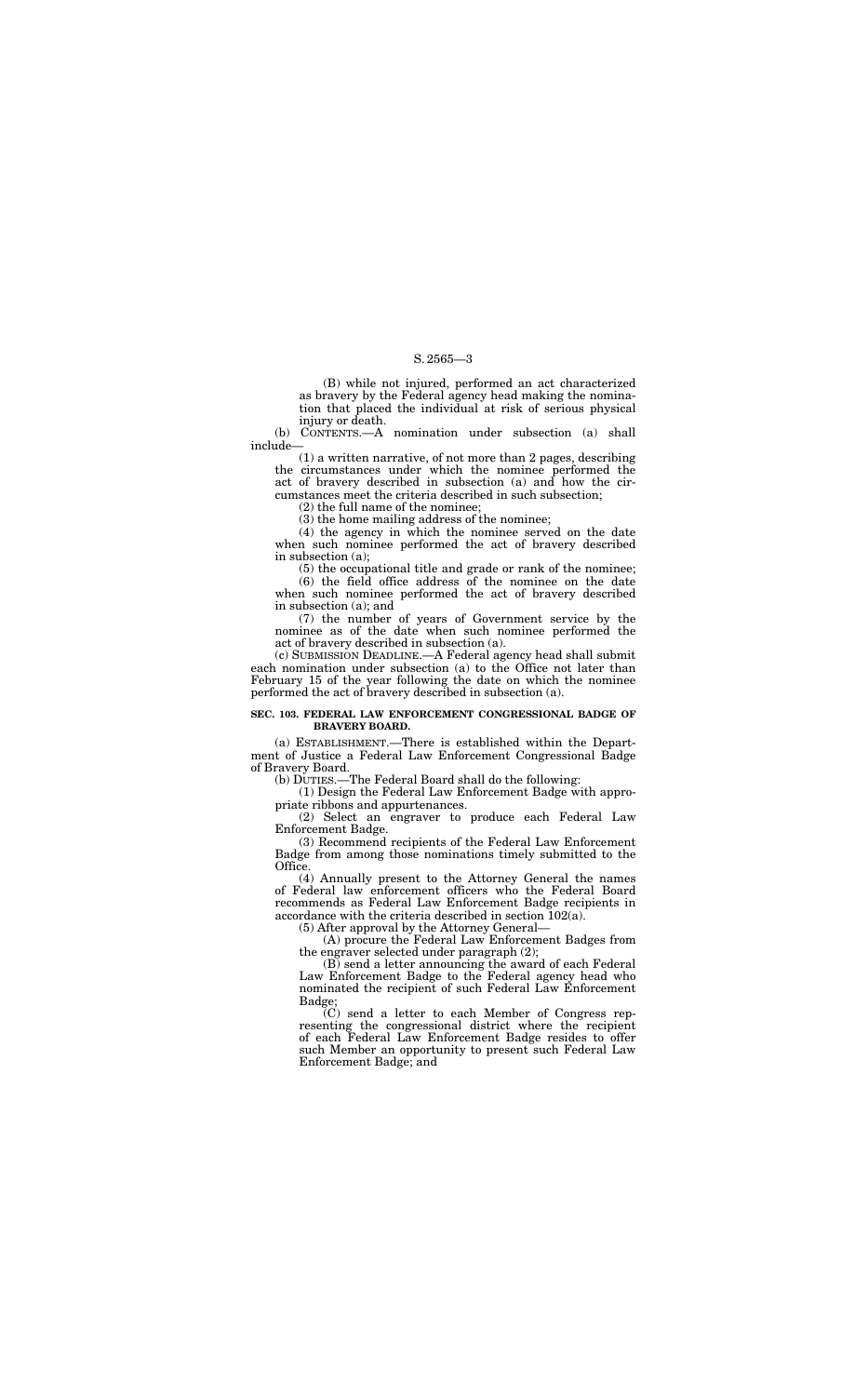(D) make or facilitate arrangements for presenting each Federal Law Enforcement Badge in accordance with section 104.

(6) Set an annual timetable for fulfilling the duties described in this subsection.

(c) MEMBERSHIP.—

(1) NUMBER AND APPOINTMENT.—The Federal Board shall be composed of 7 members appointed as follows:

(A) One member jointly appointed by the majority leader and minority leader of the Senate.

(B) One member jointly appointed by the Speaker and minority leader of the House of Representatives.

(C) One member from the Department of Justice appointed by the Attorney General.

(D) Two members of the Federal Law Enforcement Officers Association appointed by the Executive Board of the Federal Law Enforcement Officers Association.

(E) Two members of the Fraternal Order of Police appointed by the Executive Board of the Fraternal Order of Police.

(2) LIMITATION.—Not more than—

(A) 2 Federal Board members may be members of the Federal Law Enforcement Officers Association; and

(3) VOTING AND RULES.—A majority of Federal Board members shall constitute a quorum to conduct business, but the Federal Board may establish a lesser quorum for conducting hearings scheduled by the Federal Board. The Federal Board may establish by majority vote any other rules for the conduct of the business of the Federal Board, if such rules are not inconsistent with this title or other applicable law.  $(e)$  POWERS  $-$ 

(B) 2 Federal Board members may be members of the Fraternal Order of Police.

(3) QUALIFICATIONS.—Federal Board members shall be individuals with knowledge or expertise, whether by experience or training, in the field of Federal law enforcement.

(4) TERMS AND VACANCIES.—Each Federal Board member shall be appointed for 2 years and may be reappointed. A vacancy in the Federal Board shall not affect the powers of the Federal Board and shall be filled in the same manner as the original appointment.

(d) OPERATIONS.—

(1) CHAIRPERSON.—The Chairperson of the Federal Board shall be a Federal Board member elected by a majority of the Federal Board.

(2) MEETINGS.—The Federal Board shall conduct its first meeting not later than 90 days after the appointment of a majority of Federal Board members. Thereafter, the Federal Board shall meet at the call of the Chairperson, or in the case of a vacancy of the position of Chairperson, at the call of the Attorney General.

(1) HEARINGS.—

(A) IN GENERAL.—The Federal Board may hold hearings, sit and act at times and places, take testimony, and receive evidence as the Federal Board considers appropriate to carry out the duties of the Federal Board under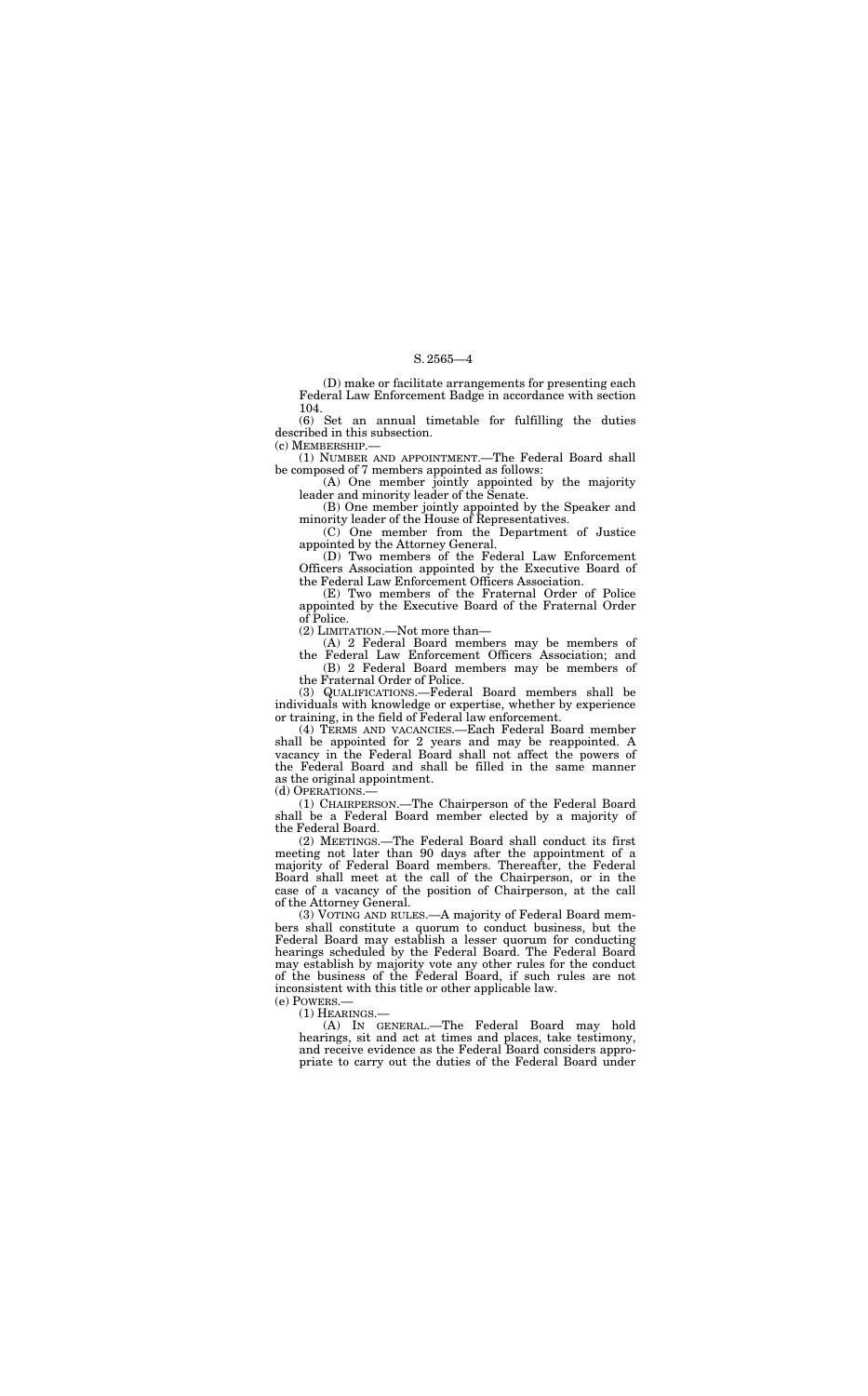this title. The Federal Board may administer oaths or affirmations to witnesses appearing before it.

(B) WITNESS EXPENSES.—Witnesses requested to appear before the Federal Board may be paid the same fees as are paid to witnesses under section 1821 of title 28, United States Code. The per diem and mileage allowances for witnesses shall be paid from funds appropriated to the Federal Board.

(2) INFORMATION FROM FEDERAL AGENCIES.—Subject to sections 552, 552a, and 552b of title 5, United States Code—

(A) the Federal Board may secure directly from any Federal department or agency information necessary to enable it to carry out this title; and

(B) upon request of the Federal Board, the head of that department or agency shall furnish the information to the Federal Board.

(3) INFORMATION TO BE KEPT CONFIDENTIAL.—The Federal Board shall not disclose any information which may compromise an ongoing law enforcement investigation or is otherwise required by law to be kept confidential.

(f) COMPENSATION.—

(1) IN GENERAL.—Except as provided in paragraph (2), each Federal Board member shall be compensated at a rate equal to the daily equivalent of the annual rate of basic pay prescribed for level IV of the Executive Schedule under section 5315 of title 5, United States Code, for each day (including travel time) during which such Federal Board member is engaged in the performance of the duties of the Federal Board.

(2) PROHIBITION OF COMPENSATION FOR GOVERNMENT EMPLOYEES.—Federal Board members who serve as officers or employees of the Federal Government or a State or a local government may not receive additional pay, allowances, or benefits by reason of their service on the Federal Board.

(3) TRAVEL EXPENSES.—Each Federal Board member shall receive travel expenses, including per diem in lieu of subsistence, in accordance with applicable provisions under subchapter I of chapter 57 of title 5, United States Code.

### **SEC. 104. PRESENTATION OF FEDERAL LAW ENFORCEMENT BADGES.**

(a) PRESENTATION BY MEMBER OF CONGRESS.—A Member of Congress may present a Federal Law Enforcement Badge to any Federal Law Enforcement Badge recipient who resides in such Member's congressional district. If both a Senator and Representative choose to present a Federal Law Enforcement Badge, such Senator and Representative shall make a joint presentation.

(b) PRESENTATION BY ATTORNEY GENERAL.—If no Member of Congress chooses to present the Federal Law Enforcement Badge as described in subsection (a), the Attorney General, or a designee of the Attorney General, shall present such Federal Law Enforcement Badge.

(c) PRESENTATION ARRANGEMENTS.—The office of the Member of Congress presenting each Federal Law Enforcement Badge may make arrangements for the presentation of such Federal Law Enforcement Badge, and if a Senator and Representative choose to participate jointly as described in subsection (a), the Members shall make joint arrangements. The Federal Board shall facilitate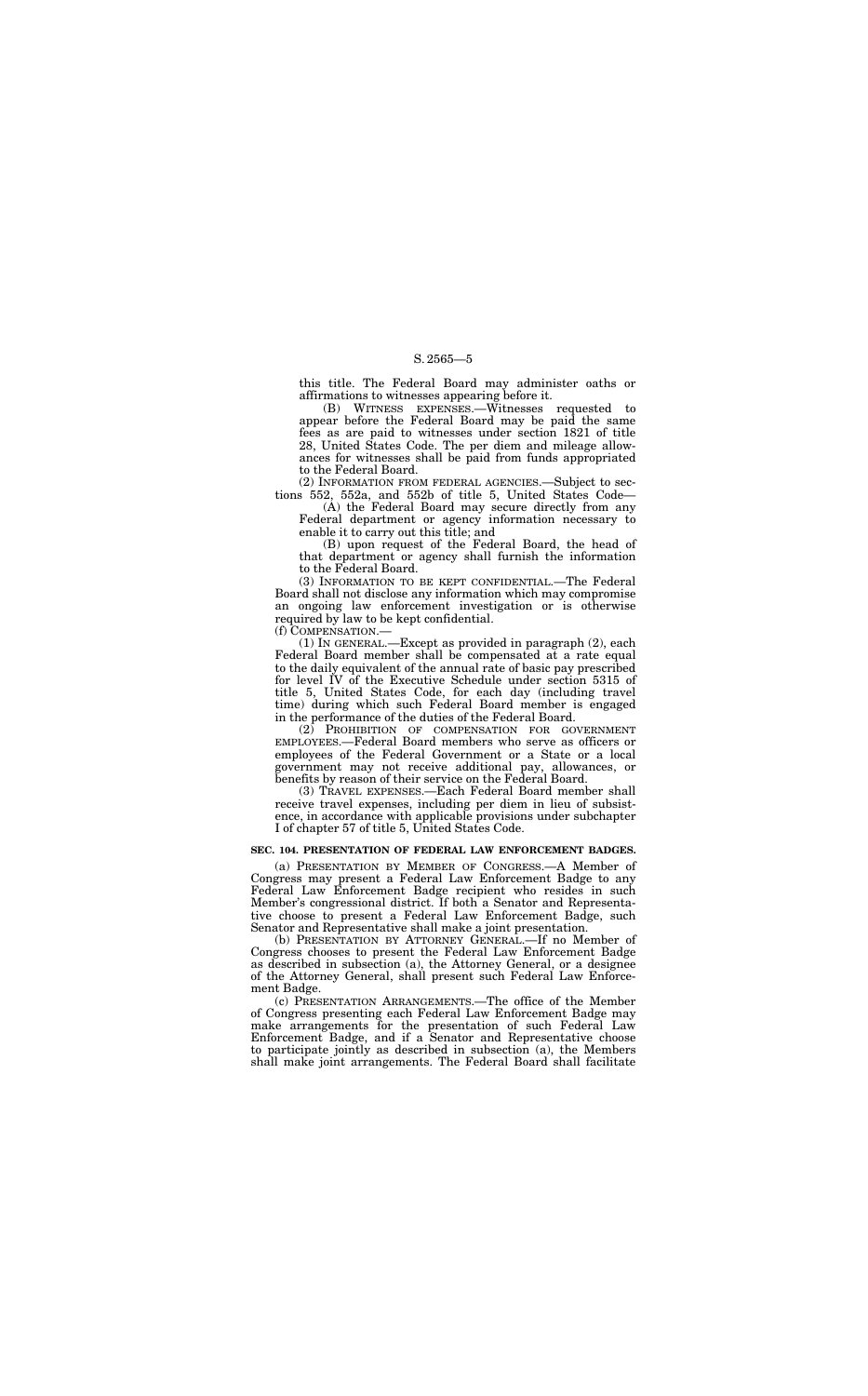any such presentation arrangements as requested by the congressional office presenting the Federal Law Enforcement Badge and shall make arrangements in cases not undertaken by Members of Congress.

# **TITLE II—STATE AND LOCAL LAW EN-FORCEMENT CONGRESSIONAL BADGE OF BRAVERY**

### **SEC. 201. AUTHORIZATION OF A BADGE.**

The Attorney General may award, and a Member of Congress or the Attorney General may present, in the name of Congress a State and Local Law Enforcement Congressional Badge of Bravery to a State or local law enforcement officer who is cited by the Attorney General, upon the recommendation of the State and Local Board, for performing an act of bravery while in the line of duty.

### **SEC. 202. NOMINATIONS.**

(a) IN GENERAL.—A State or local agency head may nominate for a State and Local Law Enforcement Badge an individual—

(1) who is a State or local law enforcement officer working within the agency of the State or local agency head making the nomination; and

(2) who—

(A)(i) sustained a physical injury while—

(I) engaged in the lawful duties of the individual; and

(II) performing an act characterized as bravery by the State or local agency head making the nomination; and

(ii) put the individual at personal risk when the injury described in clause (i) occurred; or

(B) while not injured, performed an act characterized as bravery by the State or local agency head making the nomination that placed the individual at risk of serious physical injury or death.

(b) CONTENTS.—A nomination under subsection (a) shall include—

(1) a written narrative, of not more than 2 pages, describing the circumstances under which the nominee performed the act of bravery described in subsection (a) and how the circumstances meet the criteria described in such subsection;

(2) the full name of the nominee;

(3) the home mailing address of the nominee;

(4) the agency in which the nominee served on the date when such nominee performed the act of bravery described in subsection (a);

(5) the occupational title and grade or rank of the nominee; (6) the field office address of the nominee on the date when such nominee performed the act of bravery described in subsection (a); and

(7) the number of years of government service by the nominee as of the date when such nominee performed the act of bravery described in subsection (a).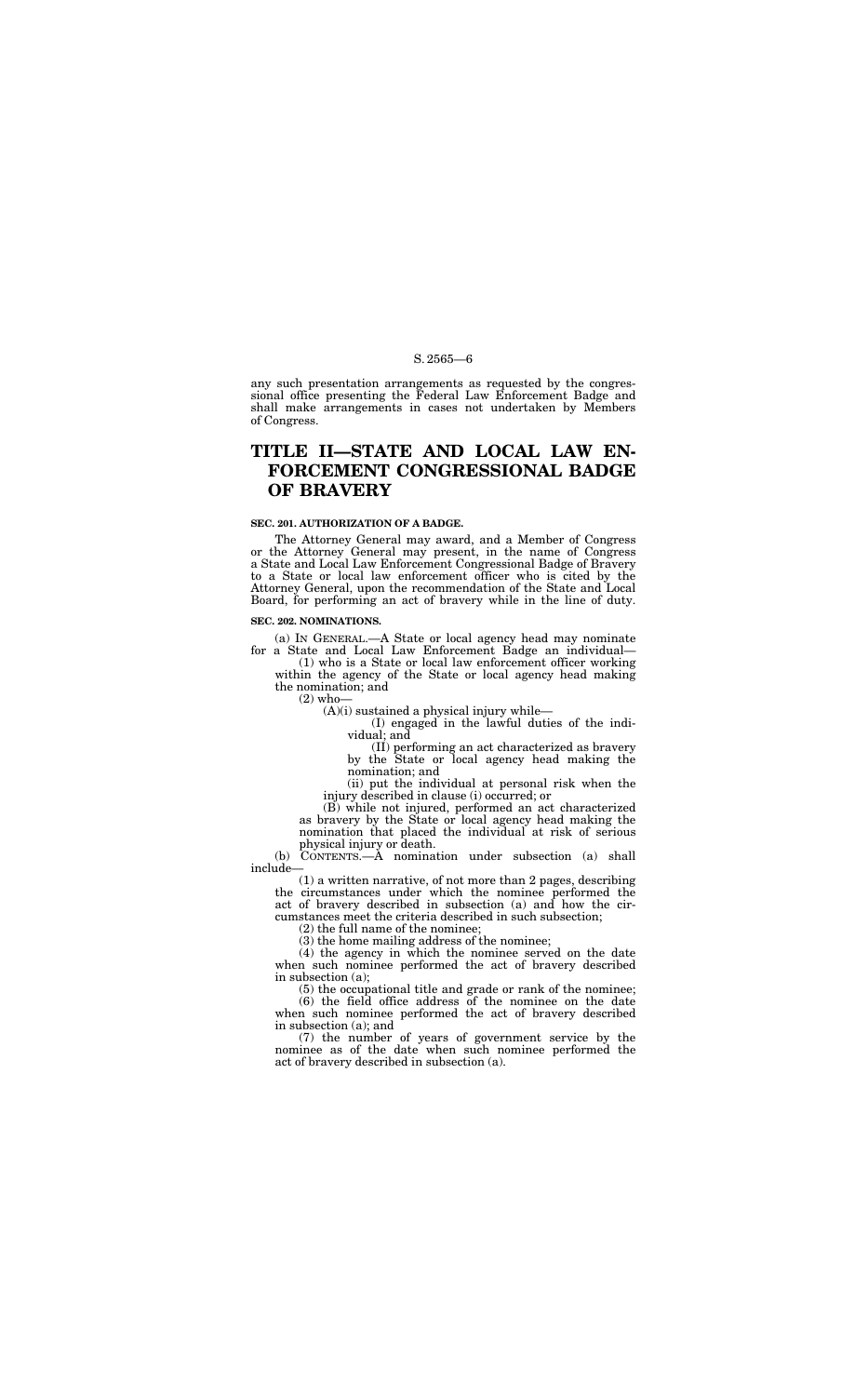(c) SUBMISSION DEADLINE.—A State or local agency head shall submit each nomination under subsection (a) to the Office not later than February 15 of the year following the date on which the nominee performed the act of bravery described in subsection (a).

#### **SEC. 203. STATE AND LOCAL LAW ENFORCEMENT CONGRESSIONAL BADGE OF BRAVERY BOARD.**

(a) ESTABLISHMENT.—There is established within the Department of Justice a State and Local Law Enforcement Congressional Badge of Bravery Board.

(b) DUTIES.—The State and Local Board shall do the following: (1) Design the State and Local Law Enforcement Badge

with appropriate ribbons and appurtenances.

(2) Select an engraver to produce each State and Local Law Enforcement Badge.

(3) Recommend recipients of the State and Local Law Enforcement Badge from among those nominations timely submitted to the Office.

(4) Annually present to the Attorney General the names of State or local law enforcement officers who the State and Local Board recommends as State and Local Law Enforcement Badge recipients in accordance with the criteria described in section 202(a).

(5) After approval by the Attorney General—

(A) procure the State and Local Law Enforcement Badges from the engraver selected under paragraph (2);

(B) send a letter announcing the award of each State and Local Law Enforcement Badge to the State or local agency head who nominated the recipient of such State and Local Law Enforcement Badge;

(C) send a letter to each Member of Congress representing the congressional district where the recipient of each State and Local Law Enforcement Badge resides to offer such Member an opportunity to present such State and Local Law Enforcement Badge; and

(D) make or facilitate arrangements for presenting each State and Local Law Enforcement Badge in accordance with section 204.

(6) Set an annual timetable for fulfilling the duties described in this subsection.

(c) MEMBERSHIP.—

(1) NUMBER AND APPOINTMENT.—The State and Local Board shall be composed of 9 members appointed as follows:

(A) One member jointly appointed by the majority leader and minority leader of the Senate.

(B) One member jointly appointed by the Speaker and minority leader of the House of Representatives.

(C) One member from the Department of Justice appointed by the Attorney General.

(D) Two members of the Fraternal Order of Police appointed by the Executive Board of the Fraternal Order of Police.

(E) One member of the National Association of Police Organizations appointed by the Executive Board of the National Association of Police Organizations.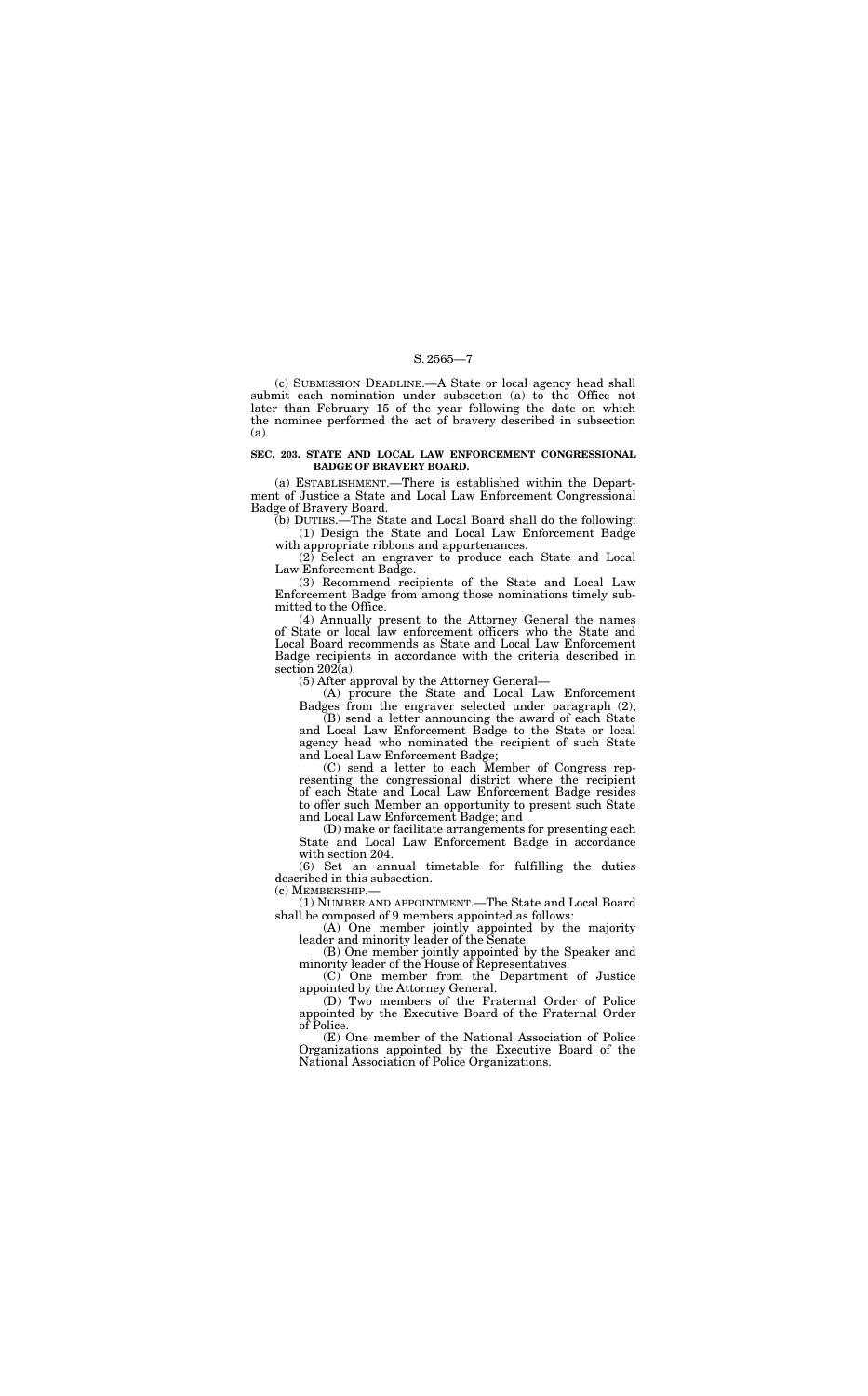(F) One member of the National Organization of Black Law Enforcement Executives appointed by the Executive Board of the National Organization of Black Law Enforcement Executives.

(G) One member of the International Association of Chiefs of Police appointed by the Board of Officers of the International Association of Chiefs of Police.

(H) One member of the National Sheriffs' Association appointed by the Executive Committee of the National Sheriffs' Association.

(2) LIMITATION.—Not more than 5 State and Local Board members may be members of the Fraternal Order of Police.

(3) QUALIFICATIONS.—State and Local Board members shall be individuals with knowledge or expertise, whether by experience or training, in the field of State and local law enforcement.

(4) TERMS AND VACANCIES.—Each State and Local Board member shall be appointed for 2 years and may be reappointed. A vacancy in the State and Local Board shall not affect the powers of the State and Local Board and shall be filled in the same manner as the original appointment.

(d) OPERATIONS.—

(1) CHAIRPERSON.—The Chairperson of the State and Local Board shall be a State and Local Board member elected by a majority of the State and Local Board.

(2) MEETINGS.—The State and Local Board shall conduct its first meeting not later than 90 days after the appointment of a majority of State and Local Board members. Thereafter, the State and Local Board shall meet at the call of the Chairperson, or in the case of a vacancy of the position of Chairperson, at the call of the Attorney General.

(3) VOTING AND RULES.—A majority of State and Local Board members shall constitute a quorum to conduct business, but the State and Local Board may establish a lesser quorum for conducting hearings scheduled by the State and Local Board. The State and Local Board may establish by majority vote any other rules for the conduct of the business of the State and Local Board, if such rules are not inconsistent with this title or other applicable law.

(e) POWERS.—

(1) HEARINGS.—

(A) IN GENERAL.—The State and Local Board may hold hearings, sit and act at times and places, take testimony, and receive evidence as the State and Local Board considers appropriate to carry out the duties of the State and Local Board under this title. The State and Local Board may administer oaths or affirmations to witnesses appearing before it.

(B) WITNESS EXPENSES.—Witnesses requested to appear before the State and Local Board may be paid the same fees as are paid to witnesses under section 1821 of title 28, United States Code. The per diem and mileage allowances for witnesses shall be paid from funds appropriated to the State and Local Board.

(2) INFORMATION FROM FEDERAL AGENCIES.—Subject to sections 552, 552a, and 552b of title 5, United States Code—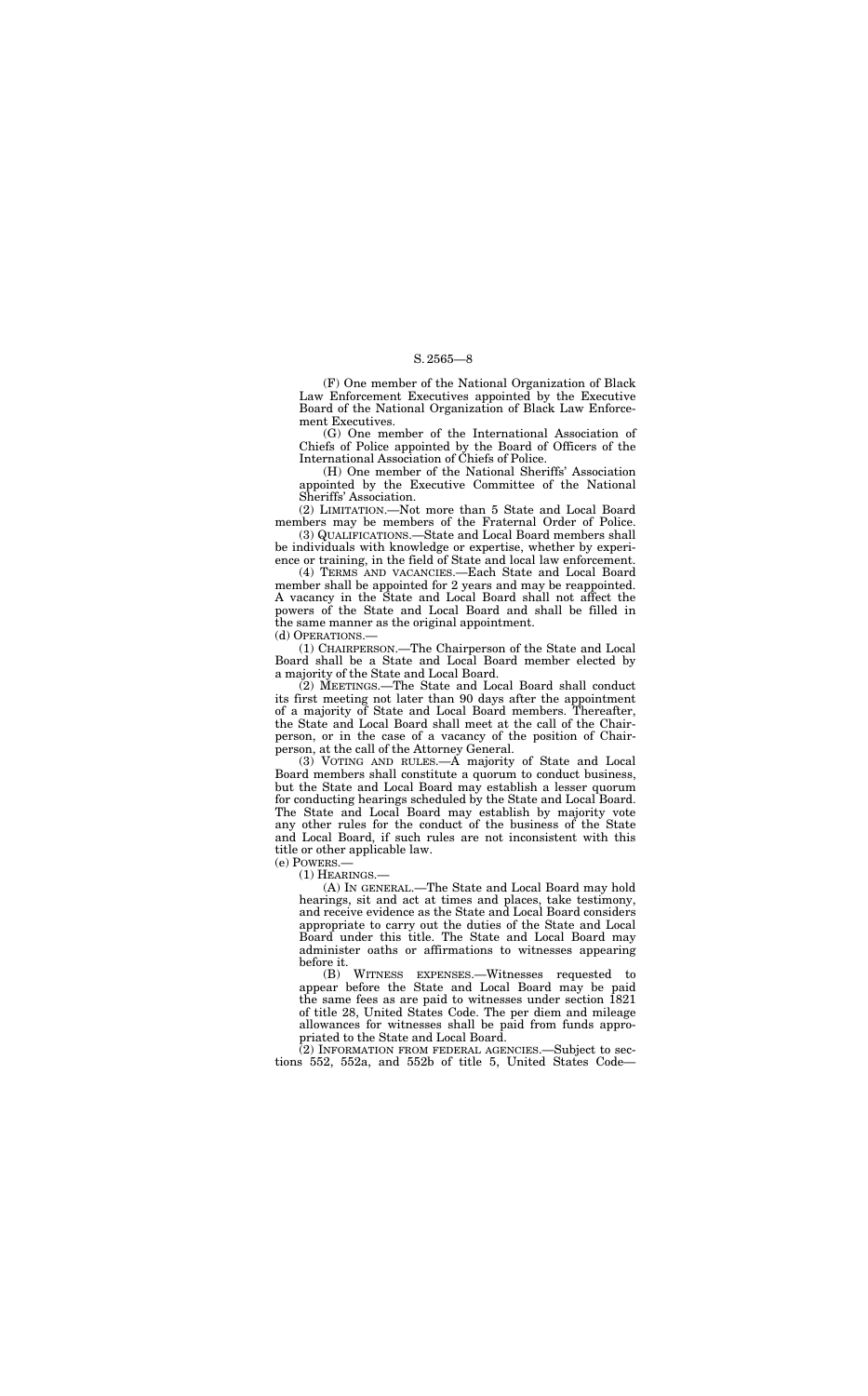(A) the State and Local Board may secure directly from any Federal department or agency information necessary to enable it to carry out this title; and

(B) upon request of the State and Local Board, the head of that department or agency shall furnish the information to the State and Local Board.

(3) INFORMATION TO BE KEPT CONFIDENTIAL.—The State and Local Board shall not disclose any information which may compromise an ongoing law enforcement investigation or is otherwise required by law to be kept confidential.

(f) COMPENSATION.—

(1) IN GENERAL.—Except as provided in paragraph (2), each State and Local Board member shall be compensated at a rate equal to the daily equivalent of the annual rate of basic pay prescribed for level IV of the Executive Schedule under section 5315 of title 5, United States Code, for each day (including travel time) during which such State and Local Board member is engaged in the performance of the duties of the State and Local Board.

(2) PROHIBITION OF COMPENSATION FOR GOVERNMENT EMPLOYEES.—State and Local Board members who serve as officers or employees of the Federal Government or a State or a local government may not receive additional pay, allowances, or benefits by reason of their service on the State and Local Board.

(3) TRAVEL EXPENSES.—Each State and Local Board member shall receive travel expenses, including per diem in lieu of subsistence, in accordance with applicable provisions under subchapter I of chapter 57 of title 5, United States Code.

### **SEC. 204. PRESENTATION OF STATE AND LOCAL LAW ENFORCEMENT BADGES.**

(a) PRESENTATION BY MEMBER OF CONGRESS.—A Member of Congress may present a State and Local Law Enforcement Badge to any State and Local Law Enforcement Badge recipient who resides in such Member's congressional district. If both a Senator and Representative choose to present a State and Local Law Enforcement Badge, such Senator and Representative shall make a joint presentation.

(b) PRESENTATION BY ATTORNEY GENERAL.—If no Member of Congress chooses to present the State and Local Law Enforcement Badge as described in subsection (a), the Attorney General, or a designee of the Attorney General, shall present such State and Local Law Enforcement Badge.

(c) PRESENTATION ARRANGEMENTS.—The office of the Member of Congress presenting each State and Local Law Enforcement Badge may make arrangements for the presentation of such State and Local Law Enforcement Badge, and if a Senator and Representative choose to participate jointly as described in subsection (a), the Members shall make joint arrangements. The State and Local Board shall facilitate any such presentation arrangements as requested by the congressional office presenting the State and Local Law Enforcement Badge and shall make arrangements in cases not undertaken by Members of Congress.